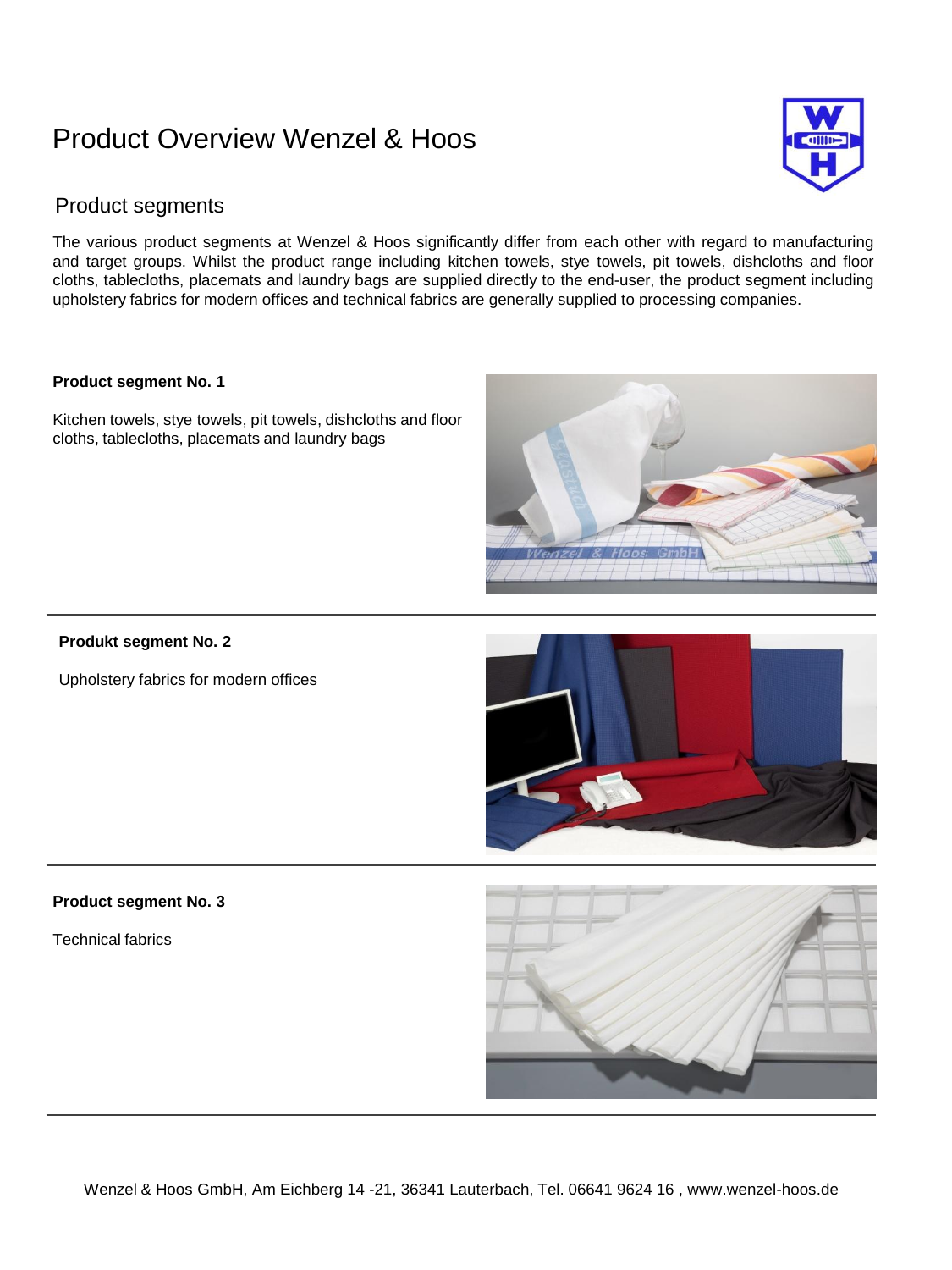# Product Overview Wenzel & Hoos – Segment No. 1



### Kitchen towels, stye towels, pit towels

Various high-quality textiles and the capability of customizing are characteristics of our end-user products, whether they are for hotels, gastronomy, hospitals, nursing homes or textile services. Wenzel & Hoos provides individual customer solutions as well as standardized high-quality products. The product segment includes kitchen towels, stye towels, pit towels, dishcloths and floor cloths, tablecloths, placemats and laundry bags. Our kitchen towels, tablecloths and placemats can also be supplied in smaller volumes as advertising gifts or as presents for special occasions.

Kitchen towels with and without woven names





#### Pit towels with and without woven names

Stye towels

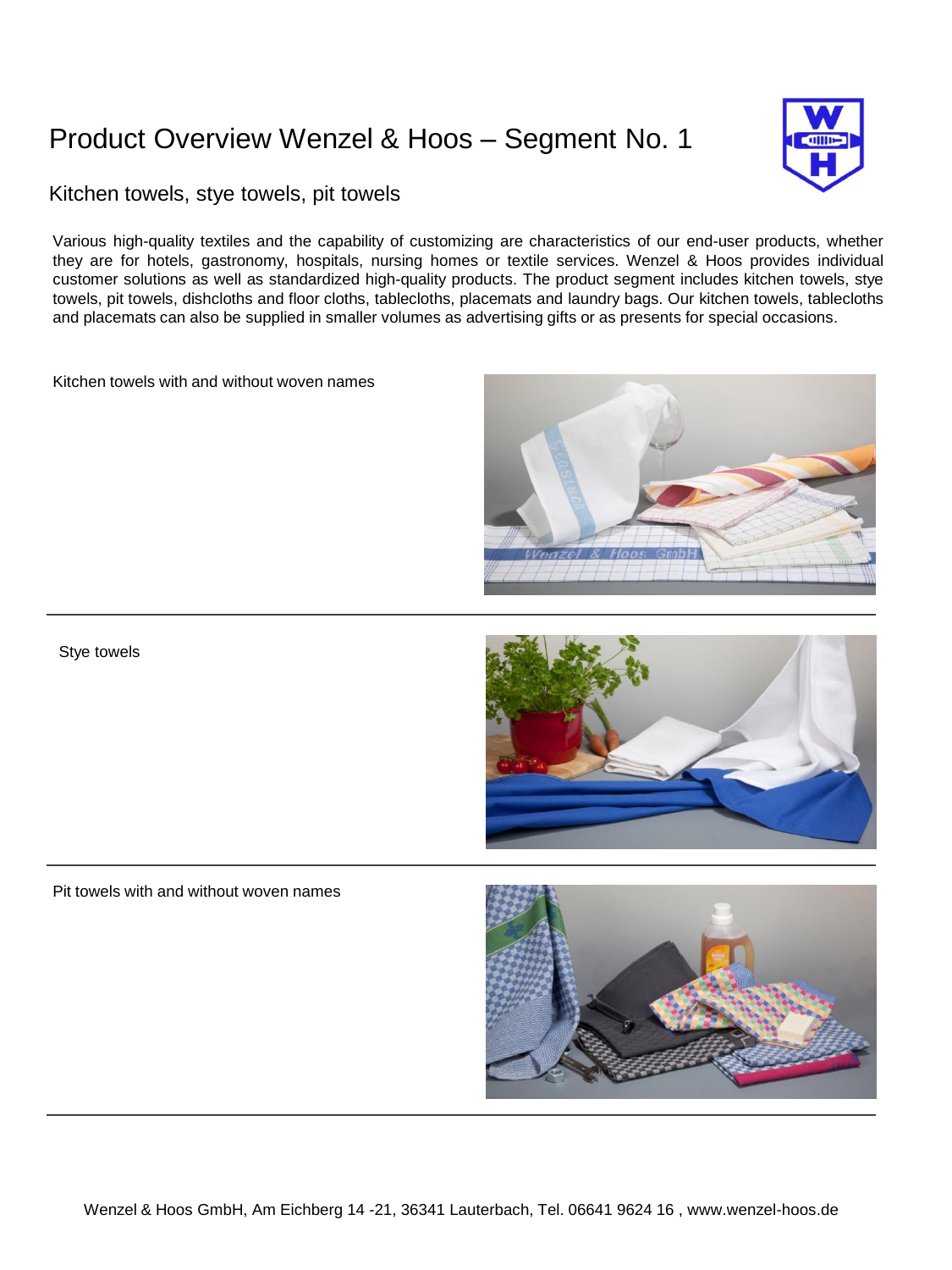# Product overview Wenzel & Hoos - Segment No. 1

Dishcloths and floor cloths, tablecloths, placemats and laundry bags

Dishcloths and floor cloths



Tablecloths and placemats



Tablecloths and placemats



Laundry bags with and without woven names

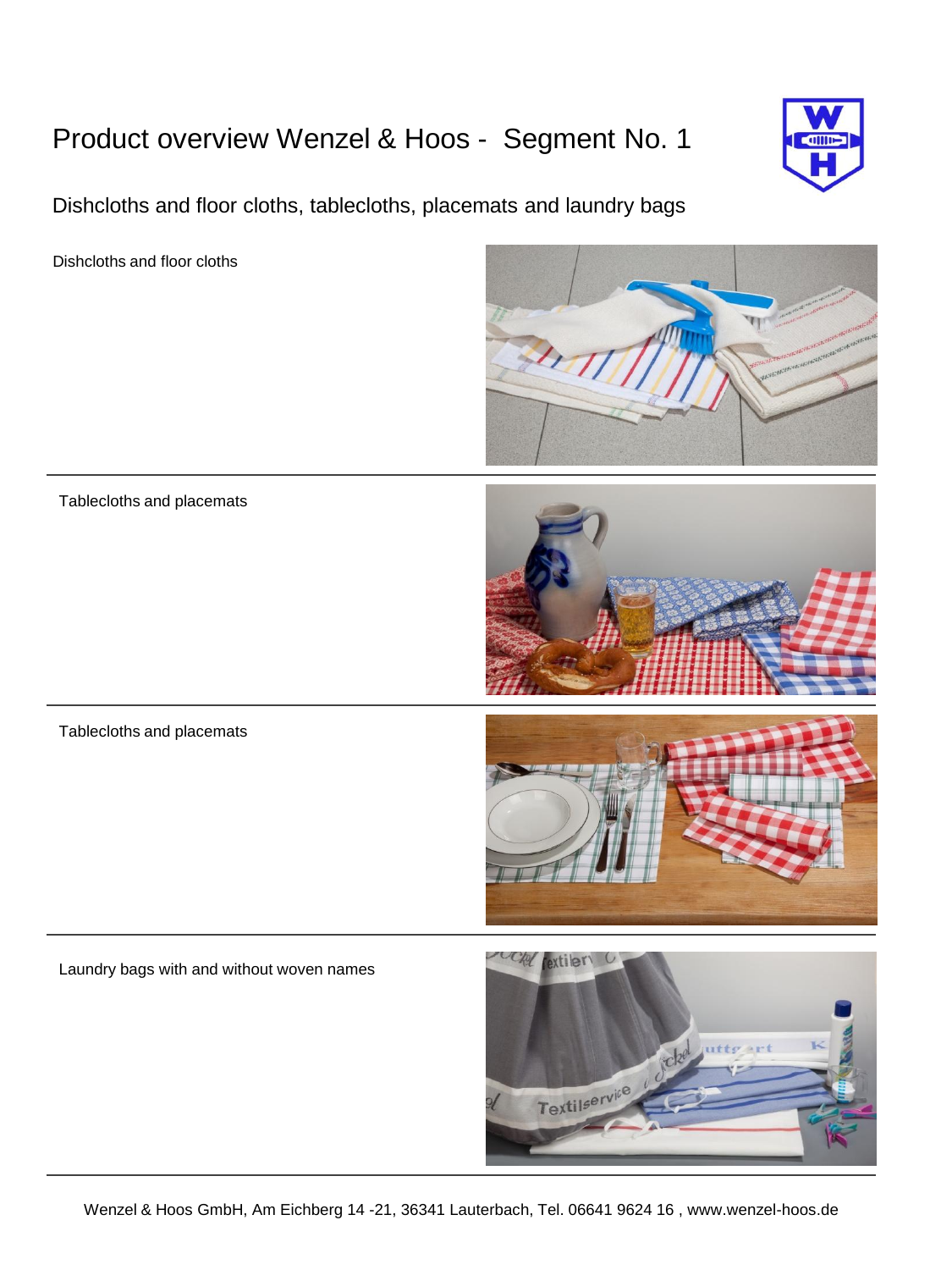## Product overview Wenzel & Hoos – Segment No. 2



## Upholstery fabrics for modern offices

The textiles for chairs and partitions meet the requirements of the office furniture industry and are characterized by being extremely hardwearing and by overall high quality. The applications are very diverse and the fabrics can be produced and supplied in nearly any colour according to individual customer requirements.

Upholstery fabrics for modern offices



Upholstery fabrics for modern offices

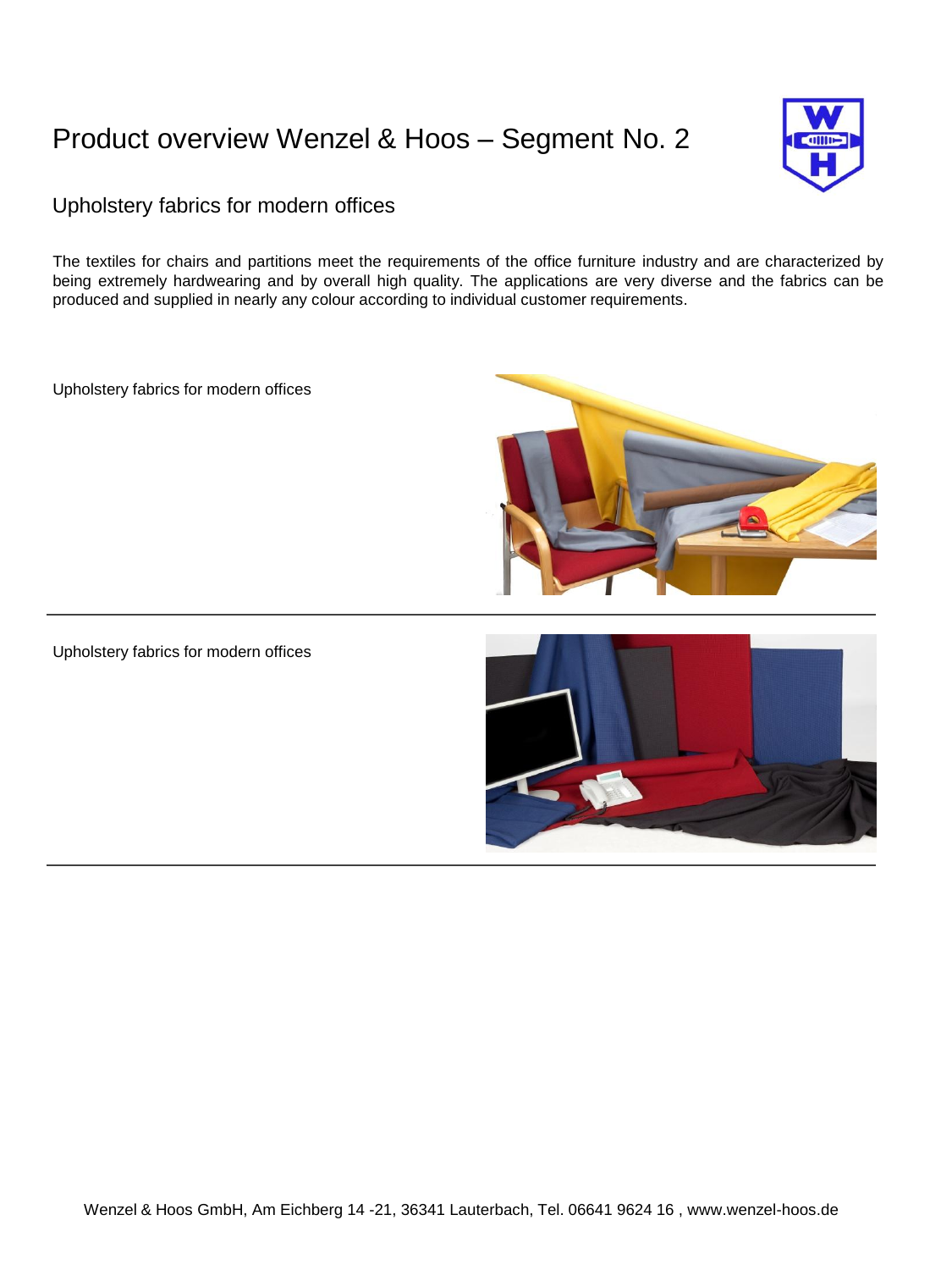# Product Overview Wenzel & Hoos – Segment No. 3



### Technical woven goods

Wenzel & Hoos produces technically specialized fabrics for a wide variety of industrial applications, e.g. filtration (solid/liquid filtration), fabric conveyor belts for the food industry, special fabrics for medical engineering, the pharmaceutical industry and the automotive industry. Individual solutions and customized products for special process technologies are produced according to the customer´s wishes making use of our great innovation and creativity. Our subsidiary Technotex, which belongs to our group, is responsible for our technical fabrics.

Woven linen products



### Woven filter products